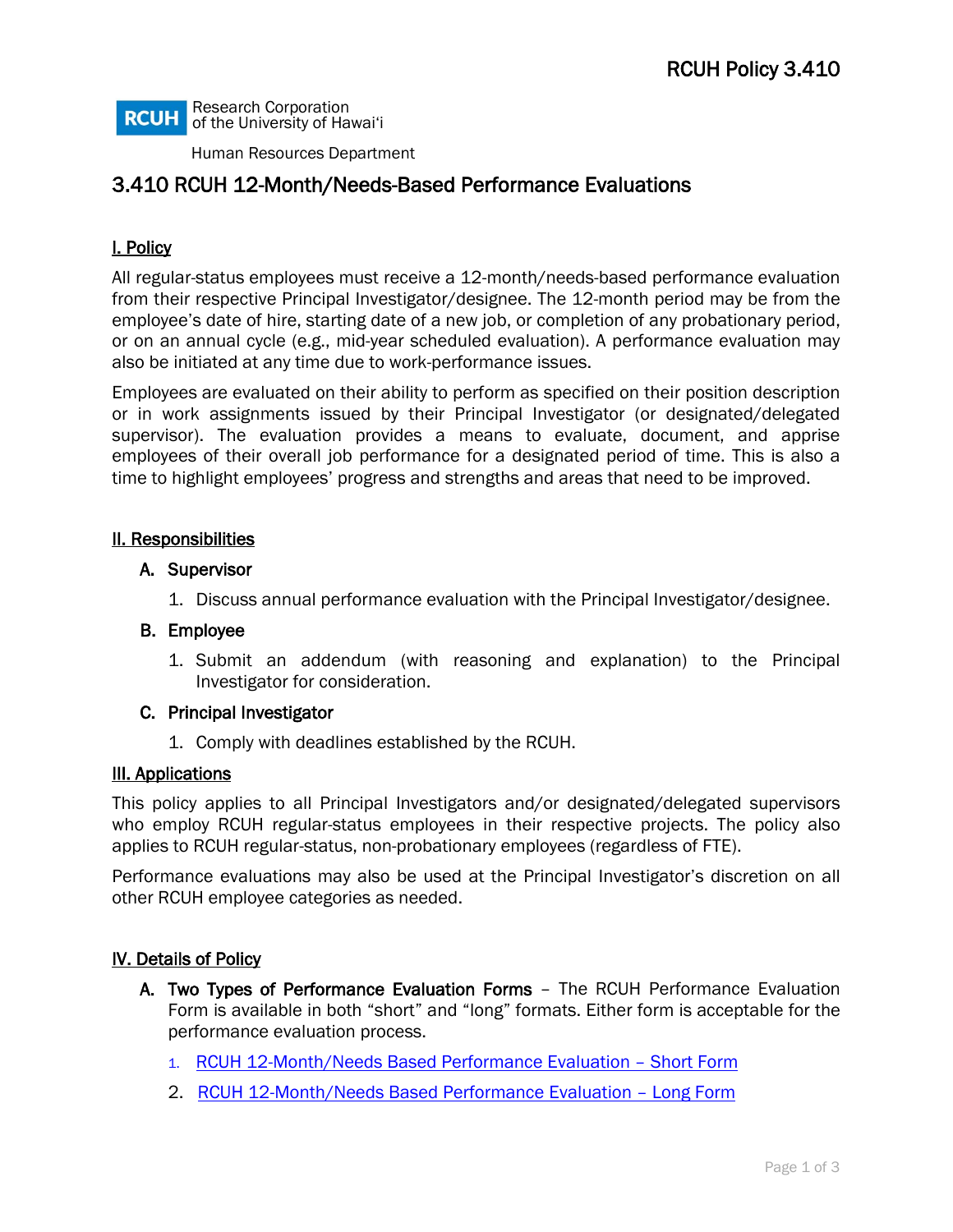- B. Purpose of Performance Evaluations The RCUH performance evaluation documents an employee's work performance to determine (a) continuation of employment, (b) basis for personnel actions (e.g., promotion, demotion, performance probation, etc.) and determination of eligibility for an annual pay award or pay adjustment, and (c) justification for one-off pay adjustment or other personnel actions.
	- 1. Continuation of Employment: RCUH Policy No. 3.210 states, "Continuation of employment is dependent upon program/operational needs, satisfactory work performance, availability of funds, and compliance with applicable federal/State laws." The RCUH performance evaluation is used to measure an employee's ability to meet and sustain at least a satisfactory level of performance.
	- 2. Basis for Personnel Actions and Determination of Eligibility for Annual Pay Award or Pay Adjustment: The RCUH Policy No. 3.360 states, "It is the RCUH's policy to provide Principal Investigators with a process to recognize and compensate regular-status employees whose performance has been consistently 'meeting expectations' or 'exceeding expectations' of their job requirements." The RCUH performance evaluation is used to justify any promotion, completion of probation (e.g., new hire 12-month probation or new job probation), and/or annual cycle pay award, and/or pay adjustment.
	- 3. Justification for One-Off Pay Adjustment or Other Personnel Actions: The RCUH performance evaluation process may also be used to justify any one-off pay adjustment (e.g., retention, equity, or other special circumstance) or other personnel action.

## V. Procedures

- A. Performance Evaluations Are Completed by the Principal Investigator Principal Investigators are responsible for filling out a performance evaluation for each regularstatus employee. The Performance Evaluation (Short Form or Scored Rating Long Form) may be used at the Principal Investigator's discretion.
- B. Performance Evaluation Measures an Employee's Abilities, Skills, and Overall Work Performance Over a 12-Month or Other Specified Period – Principal Investigator/designee will include ratings, comments, and recommendations based on a comprehensive review of the employee's performance of work over the previous 12-month or other specified period, or since date of hire for those non-probationary employees hired or promoted into a new job within the previous 12-month period.
- C. Meeting With Employee to Discuss the Performance Evaluation The Principal Investigator/designee will discuss the evaluation with the employee. We recommend this be done in a confidential one-on-one meeting.

Both the PI and the employee will be given an opportunity to certify that the employee's job description is accurately reflecting the employee's job duties/responsibilities, which are the basis of the evaluation. If changes need to be made to the job description, the Principal Investigator will do so within a reasonable timeframe (e.g., we recommend 30 workdays from signing/submitting the evaluation form).